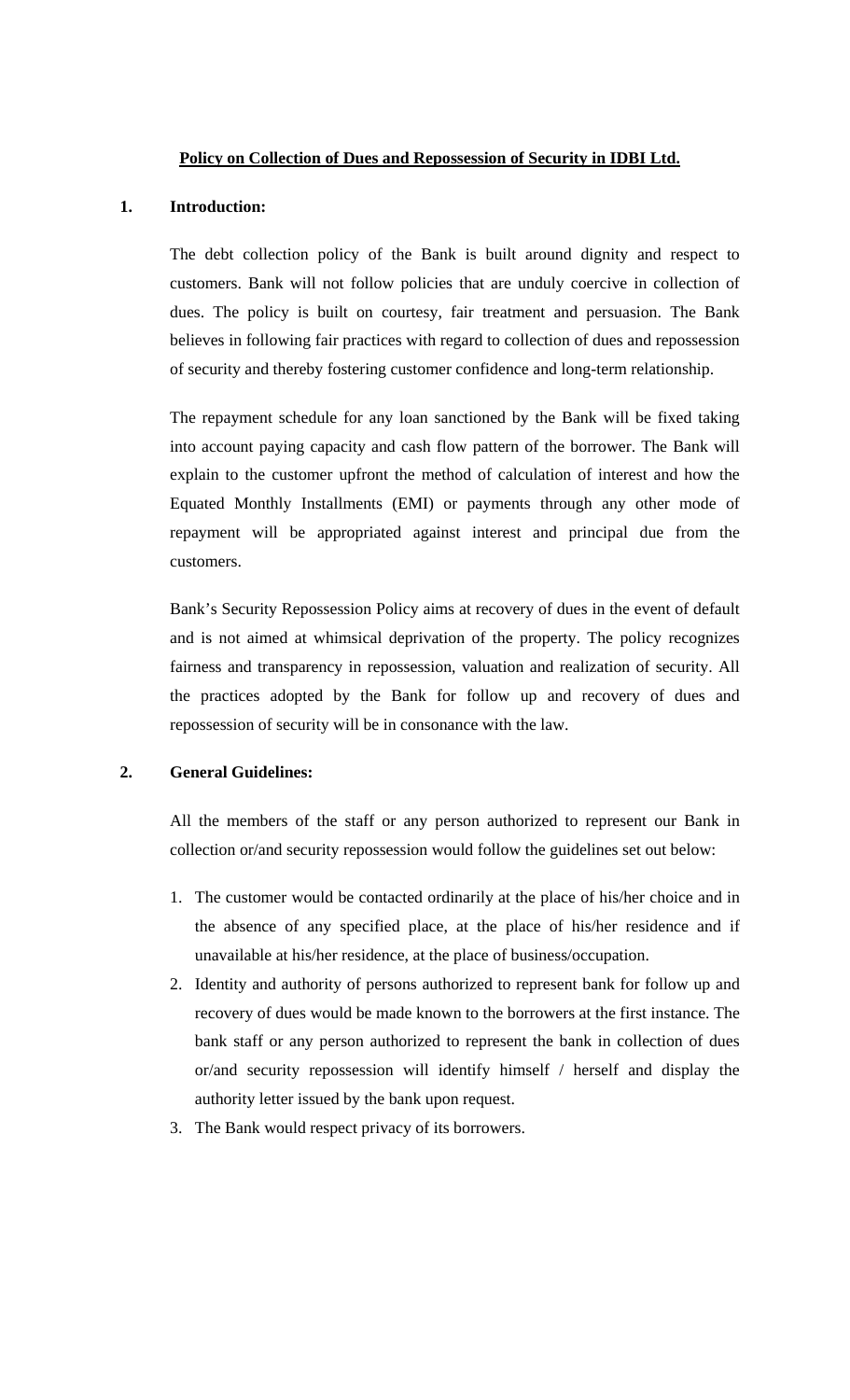- 4. The Bank is committed to ensure that all written and verbal communication with its borrowers will be in simple business language and bank will adopt civil manners for interaction with borrowers.
- 5. Normally the Bank's representatives will contact the borrower between 0700 hrs and 1900 hrs, unless the special circumstance of his/her business or occupation requires the bank to contact at a different time.
- 6. Borrower's requests to avoid calls at a particular time or at a particular place would be honored as far as possible.
- 7. The Bank will document the efforts made for the recovery of dues and the copies of communication set to customers, if any, will be kept on record.
- 8. All assistance will be given to resolve disputes or differences regarding dues in a mutually acceptable and in an orderly manner.
- 9. Inappropriate occasions such as bereavement in the family or such other calamitous occasions will be avoided for making calls/visits to collect dues.

### **3. Giving notice to borrowers**

While written communications, telephonic reminders or visits by the bank's representatives to the borrowers place or residence will be used as loan follow up measures, the Bank will not initiate any legal or other recovery measures including repossession of the security without giving due notice of 7 days in writing. Bank will follow all such procedures as required under law for recovery/repossession of security.

### **4. Repossession of Security**

Repossession of security is aimed at recovery of dues and not to deprive the borrower of the property. The recovery process through repossession of security will involve repossession, valuation of security and realization of security through appropriate means. All these would be carried out in a fair and transparent manner. Repossession will be done only after issuing the notice as detailed above. Due process of law will be followed while taking repossession of the property. The Bank will take all reasonable care for ensuring the safety and security of the property after taking custody, in the ordinary course of the business.

### **5. Valuation and Sale of Property**